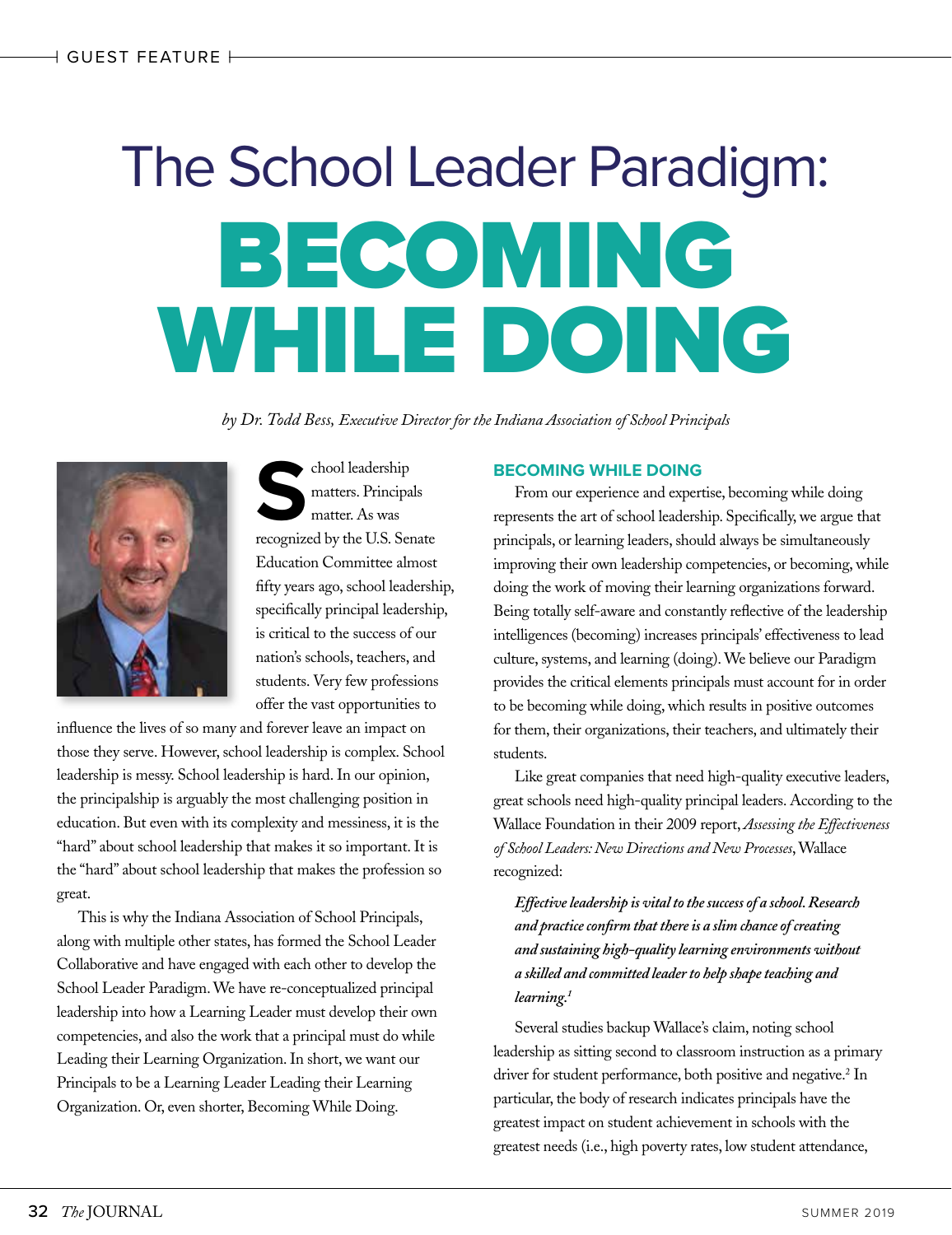

Figure 1

low graduation rates, and high teacher turnover).3 Furthermore, principal leadership is the most important factor for attracting and retaining quality teachers.<sup>4</sup> Research indicates that the main reason teachers choose whether or not to stay in a particular school is the quality of support they receive from their principal.<sup>5</sup> Essentially, effective principals lead effective schools.<sup>6</sup>

## **OUR THEORY OF ACTION**

In order to battle teacher cynicism, keep student performance on a positive trajectory, and save school districts' needed resources, a two-prong approach of supporting principals must be taken: 1) increase their longevity in the schools they have been hired to lead; and 2) accelerate their effectiveness as school leaders. As outlined previously, the reason for this two-prong approach is fairly clear. Principals must have time to create positive, lasting change in their schools. However, since most principals do not benefit from the typical 5 to 7 years needed to transform their buildings, they must be provided support to get better faster.

Much of what is currently written or discussed about expectations for principals is a desire for them to be instructional leaders. This is a logical thought, but the term instructional leader is usually ill-defined or misunderstood. Too often, when people think instructional leader, a narrow vision of a principal sitting in a

classroom observing teachers comes to mind. No doubt, principals need to spend time with teachers and students in classrooms, but capitalizing on opportunities to positively impact adult and student performance in schools demands much more. Instead of thinking of principals as just instructional leaders, we regard principals as learning leaders leading learning organizations.7 In order to provide a complete picture of principals as learning leaders leading learning organizations, we developed the School Leader Paradigm (the Paradigm) (Figure 1). The sections that follow break down the parts of the Paradigm and provide an explanation of each.

# **THE SCHOOL LEADER PARADIGM**

## The Infinity Loop

By shaping the Paradigm with an infinity loop, we suggest that the influence and impact of a school leader is eternal. Principals may come and go, but the influence they have on others while leading their schools reverberates always. Additionally, the infinity loop accounts for the two sides of leadership: 1) the leader; and 2) the organization the leader leads. While the leader and the organization can be described separately, the two are always connected. Lastly, the infinity loop signifies the state of continuous improvement both the learning leader and the learning organization must be engaged in to do what is best for their students.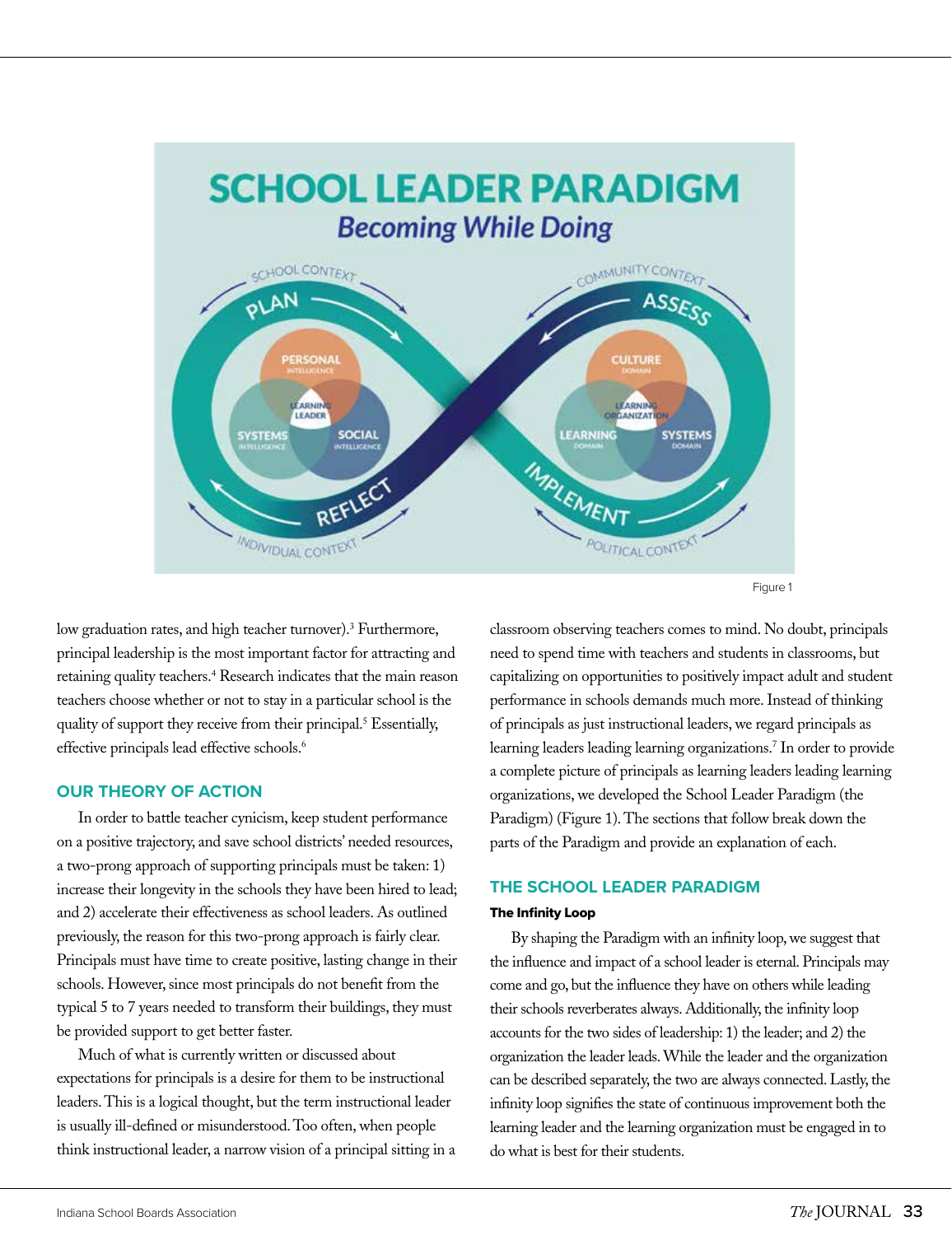#### Learning Leader (Becoming)

In order for a principal to become a learning leader, it requires the principal to possess a convergence of personal, social, and systems intelligences, as shown on the left side of the Paradigm. The intelligences are interconnected, do not act in isolation, and take into account the personal, social, and systems aspects of school leadership. Furthermore, intelligence implies how learning and growth, or becoming, need to take place for principals to become better leaders. The concept of "either you have it or you don't" does not apply here. Improvement is possible even if it requires intentional, incremental growth, **SYSTEMS** as is often the case when creating new habits **TTELLIGENCE** and skills.8

To flesh out the intelligences on the becoming side of the Paradigm, we identified critical competencies and attributes principals must account for when working to grow, or become, as school leaders. The definitions of the intelligences and their corresponding competencies are provided in table 1.

#### Learning Organization (Doing)

A massive paradigm shift as the No Child Left Behind Act was ushered in, and as ESSA was promulgated required that principals move from being managers of schools to leaders of systems required to ensure the success of all students.<sup>9</sup> What was

> generally acceptable in terms of school culture, systems, and learning outcomes was no longer permissible. Historically inequitable systems that perpetuated access and opportunity gaps for underserved and underrepresented students required immediate dismantling. Adult-centered systems that contributed to ongoing student failure, chronic absenteeism, high suspension rates, consistently low graduation rates, and institutional racism needed to be addressed in order to meet the requirements of NCLB.<sup>10</sup>

This mandated accountability system required new and unprecedented leadership from building principals. They (principals) could no longer just manage, but rather were forced to lead the organization. Principals were charged with eliminating

## PERSONAL INTELLIGENCE

The capacity of the principal to reason about personality and to use personality and personal information to enhance one's thoughts, plans, and life experiences.

**Wellness –** *Balances quality or state of being healthy in body and mind as a result of deliberate effort;*

**Growth Mindset –** *Embraces challenges; persists despite obstacles; sees effort as a path to mastery; learns from criticism; is inspired by others' success;*

**Self-Management –** *Monitors and takes responsibility for one's own behavior and well-being, personally and professionally; and*

**Innovation –** *Introduces new methods, novel ideas, processes or products that are put into operation.*

## SOCIAL INTELLIGENCE

A principal's set of interpersonal competencies that inspire others to be effective.

**PERSONAL** 

LEARNING **LEADER** 

Figure 2

**SOCIAL** 

**INTELLIGENCE** 

**Service –** *Assures that other people's highest priority needs are being served;*

**Community Building –** *Instills a sense of belonging, a feeling that members matter to one another and to the group, and a shared faith that members' needs will be met through their commitment to be together;*

**Capacity Building –** *Employs leadership knowledge and skills necessary to enable the school to make better use of its intellectual and social capital, in order to adopt highleverage strategies of teaching and learning; and*

**Influence –** *Can cause changes without directly forcing them to happen; practices skills of networking, constructive persuasion and negotiation, consultation, and coalitionbuilding.*

## SYSTEMS INTELLIGENCE

A principal's understanding of the inner-workings and leadership of complex systems within their learning organization.

#### **Mission, Vision, and Strategic Planning**

**–** *Defines the mission as the intent of the school; fosters a vision of what the school will look like at its peak performance; strategically determines the procedural path to intentionally achieve the vision;*

#### **Operations and Management –**

*Utilizes a variety of methods, tools, and principles oriented toward enabling efficient and effective operation and management;*

**Teaching and Learning –** *Develops and supports intellectually rigorous and coherent systems of curriculum, instruction, and assessment to promote each students' academic success and well-being; and*

**Cultural Responsiveness –** *Promotes cooperation, collaboration, and connectedness among a community of learners while responding to diversity, need, and capacity.*

Table 1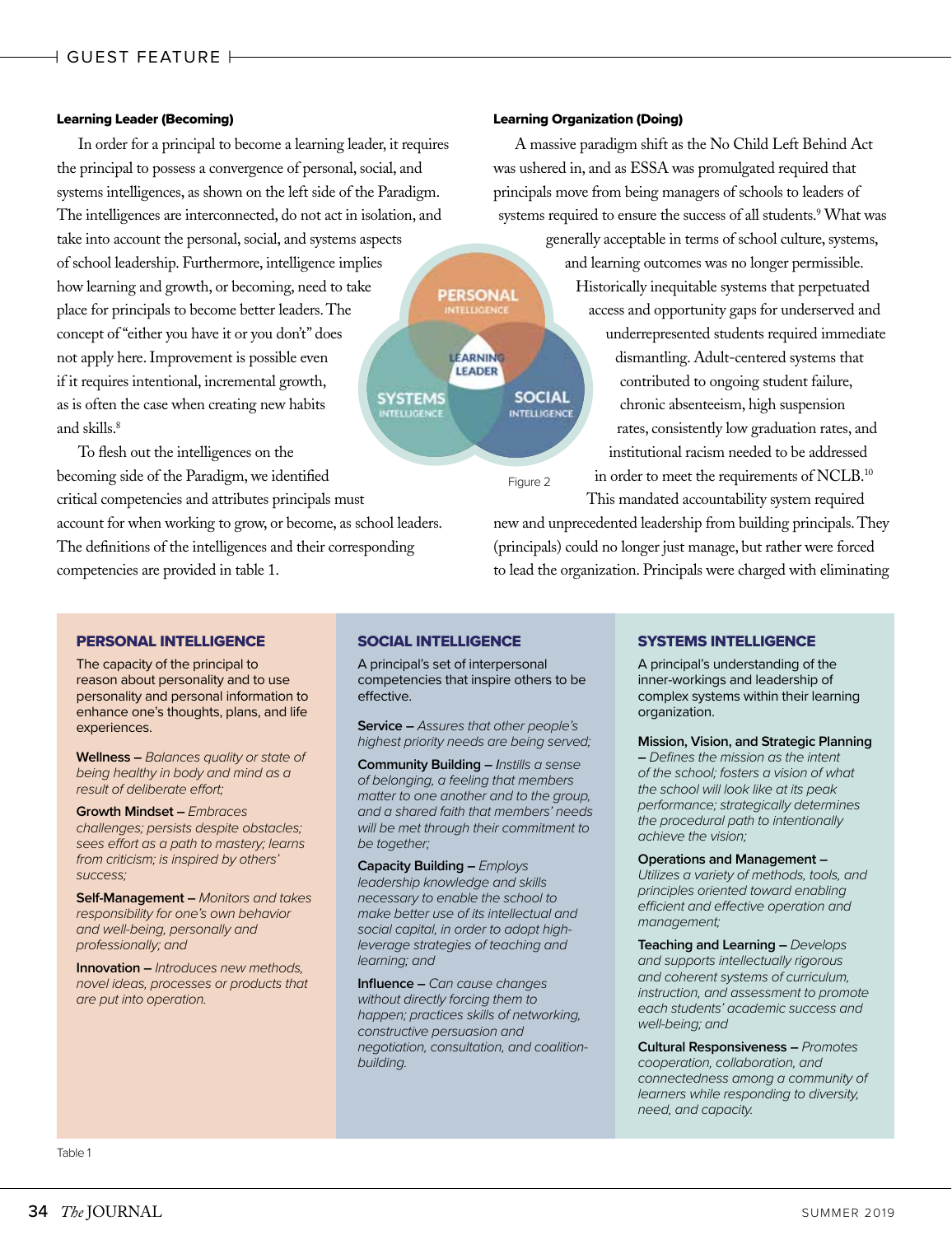## CULTURE DOMAIN

The principal's efforts to create, foster, and sustain a student-centered climate and culture where all adults strive to build positive and unconditional relationships with all students, while ensuring equitable access and opportunities to high-quality programs.

**Relationships –** *A focus on learners where relationships elevate experiences and outcomes that ensure optimal learning is achieved by all.*

**Student Centeredness –** *An environment where students' needs drive the strategic alignment of organizational decisions and resources.*

**Wellness –** *An environment in which the well-being (physical, mental, and socialemotional) of everyone in the learning organization is intentionally fostered and nurtured.*

**Equity –** *The behaviors, systems, processes, resources, and environments that ensure each member of the learning organization is provided fair, just, and individualized learning and growth opportunities.*

**Traditions/Celebrations –** *The routines and procedures that elevate organizational culture as well as recognize, celebrate and honor all students, staff, and community for their achievements and service to others.*

**Ethics –** *An environment in which each person exhibits the beliefs and behaviors that uphold the universal core values that promote the learning organization's success.*

**Global Mindedness –** *An environment that is a microcosm of the world that navigates, engages, and reflects the richness and complexity of the global society.*

#### LEARNING DOMAIN

The principal's efforts to assess a school's current systems, initiate a cycle of inquiry focused on dismantling historically inequitable systems, and engage stakeholders in a collective effort to establish sustainable studentcentered systems.

**Vision/Mission –** *A focus on learners where the vision inspires and sets the direction for the future and drives the mission where actions lead to outcomes.*

**Communication –** *The process used to foster collective understanding and engagement that creates and sustains a positive learning environment.*

**Collaborative Leadership –** *An environment where all members of the learning organization actively assume and support leadership for themselves and others to enhance engagement and performance.*

**Data Literacy –** *A focus on learners where all members of the learning organization understand and actively use various forms of formal and informal data to improve the learning organization.*

**Strategic Management –** *A focus on learners where school leaders align and leverage a holistic system and its processes which drive organizational performance.*

**Safety –** *An environment where the learning organization's physical space and safety procedures are regularly monitored and maintained.*

**Operations –** *A focus on the school operations which utilize and deploy systems that effectively balance operational efficiencies and student needs.*

#### SYSTEMS DOMAIN

The principal's efforts to support the development and use of innovative practices that encourage adult and student life-long learning.

**Reflection/Growth –** *A focus on learning where introspection yields actionable feedback and strengthens the growth and productivity of the learning organization.*

**Result-Orientation –** *An environment in which everyone is accountable for the personal and collective growth of all members of the learning organization.*

**Curriculum –** *A focus on learners where content produces a high level of personal and academic achievement.*

**Instruction –** *A focus on learners where teaching methods produce a high level of personal and academic achievement.*

**Assessment –** *A focus on learners where measures produce a high level of personal and academic achievement.*

**Innovation –** *A focus on learning where creativity and risk-taking ignite a passion for learning and challenge the status quo.*

**Human Capital Management –** *A focus on learners where the growth and development of each individual are essential to support learning and the school community.*

Table 2

achievement gaps which required redefining a school's culture, the systems that supported that culture, and how learning was defined for all stakeholders.

By setting culture, developing systems, and fostering the learning of all those they serve, principals create, nurture, and sustain learning organizations.<sup>11</sup> But, what specifically is necessary for principals to do this work? In order to fully capture what principals must do to lead learning organizations, we turned to the National Association of Secondary School Principals' (NASSP) new publication, Building Ranks: A Comprehensive Framework

for Effective School Leaders, for guidance.12 In Building Ranks, NASSP identified two critical leadership domains: culture and learning. Going further, NASSP broke each leadership domain into different dimensions, then further dissected the dimensions into concrete strategies and action steps for school leaders to consider incorporating into their own leadership. The Collaborative then added the third leadership domain of systems to our Paradigm knowing that a specific attention to the day-today challenges was essential for a principal to effectively lead the organization. As you can see in Table 2, the Collaborative then